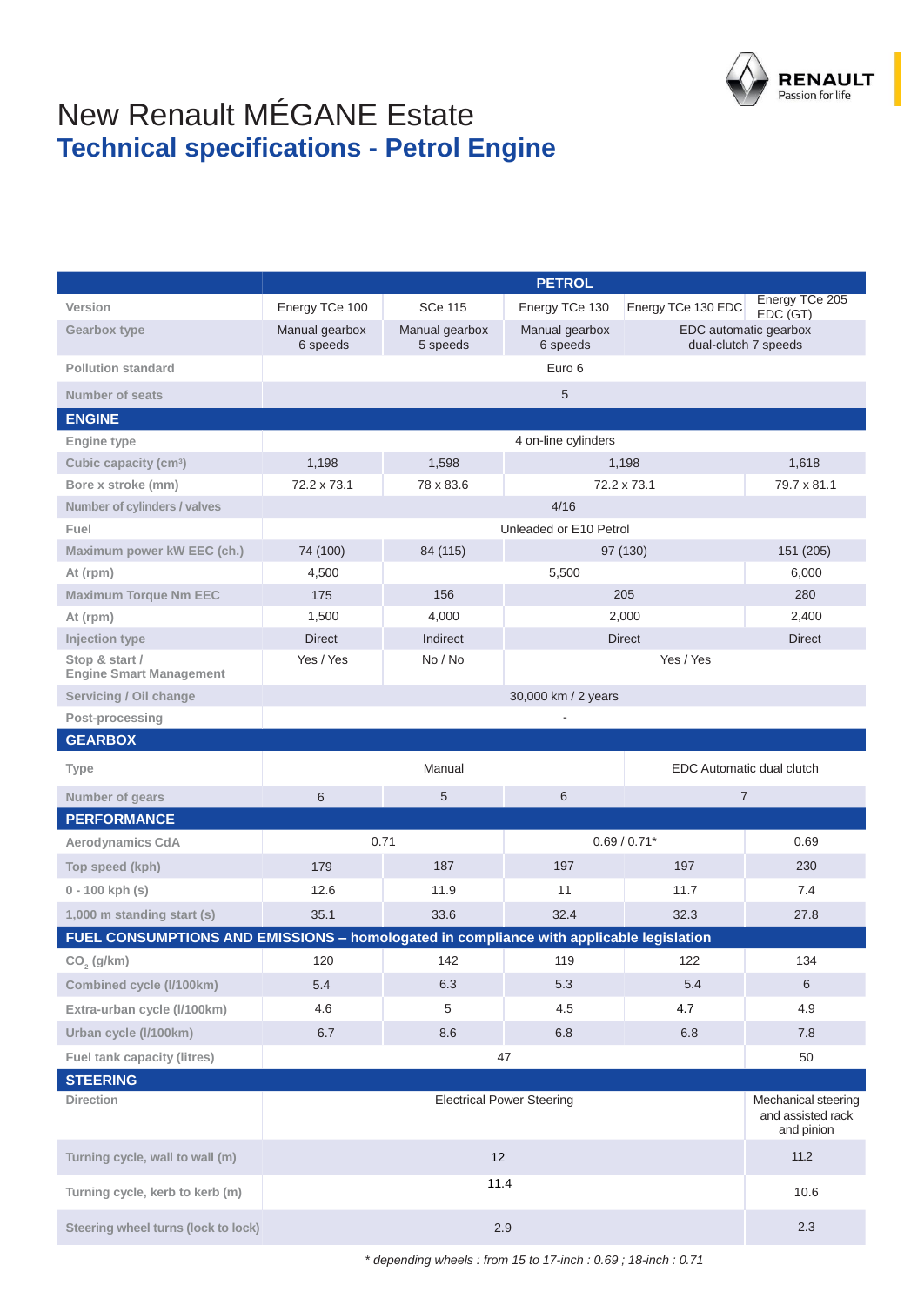

## New Renault MÉGANE **Technical specifications - Petrol Engine (cont.)**

|                                                  | <b>PETROL</b>                                                                                                                                                                                                                                                                                                                                                                                                                                                                                                                                                                                                                                                                                                                     |                    |                  |                    |                            |  |  |
|--------------------------------------------------|-----------------------------------------------------------------------------------------------------------------------------------------------------------------------------------------------------------------------------------------------------------------------------------------------------------------------------------------------------------------------------------------------------------------------------------------------------------------------------------------------------------------------------------------------------------------------------------------------------------------------------------------------------------------------------------------------------------------------------------|--------------------|------------------|--------------------|----------------------------|--|--|
| Version                                          | Energy TCe 100                                                                                                                                                                                                                                                                                                                                                                                                                                                                                                                                                                                                                                                                                                                    | <b>SCe 115</b>     | Energy TCe 130   | Energy TCe 130 EDC | Energy TCe 205<br>EDC (GT) |  |  |
| <b>AXLES</b>                                     |                                                                                                                                                                                                                                                                                                                                                                                                                                                                                                                                                                                                                                                                                                                                   |                    |                  |                    |                            |  |  |
| Front axle type                                  |                                                                                                                                                                                                                                                                                                                                                                                                                                                                                                                                                                                                                                                                                                                                   | Pseudo Mac Pherson |                  |                    |                            |  |  |
| Rear axle type                                   |                                                                                                                                                                                                                                                                                                                                                                                                                                                                                                                                                                                                                                                                                                                                   |                    | Semi-rigide axle |                    |                            |  |  |
| Anti-roll bar diameter<br>front / rear (mm)      | 26 / anti-roll bar integrated to the beam                                                                                                                                                                                                                                                                                                                                                                                                                                                                                                                                                                                                                                                                                         |                    |                  |                    |                            |  |  |
| <b>WHEELS AND TYRES</b>                          |                                                                                                                                                                                                                                                                                                                                                                                                                                                                                                                                                                                                                                                                                                                                   |                    |                  |                    |                            |  |  |
| <b>Dimensions</b>                                | 15" LAGOON steel wheels / 195/65 R15 91 H tyres<br>15" KUBERA steel wheels / 195/65 R15 91 H tyres<br>16" FLORIDA steel wheels / 205/55 R16 91 H/V tyres<br>16" COMPLEA flex wheels / 205/55 R16 91 H / V tyres<br>16" SILVERLINE alloy wheels/ 205/55 R16 91 H / V tyres<br>17" EXCEPTION alloy wheels / 205/50 R 17 93 V tyres<br>17" CELSIUM alloy wheels / 205/50 R 17 93 V tyres<br>17" DECARO alloy wheels / 225 45 R17 91W tyres<br>18" MAGNY-COURS alloy wheels (GT) / 225 40 R18 92 tyres<br>18" GRAND TOUR alloy wheels / 225/40R18 92 V (XL) tyres<br>15" steel Spare wheel / 195/65 R15 91 H tyre<br>16" steel Spare wheel / 205/55 R16 91 H/V tyre<br>4,5 XB 17 5 45 steel Space saver wheel / T145/70R17 103 M tyre |                    |                  |                    |                            |  |  |
| <b>BRAKING</b>                                   |                                                                                                                                                                                                                                                                                                                                                                                                                                                                                                                                                                                                                                                                                                                                   |                    |                  |                    |                            |  |  |
| Front vented discs: diameter /<br>thickness (mm) |                                                                                                                                                                                                                                                                                                                                                                                                                                                                                                                                                                                                                                                                                                                                   | 269x22 Ø54         |                  | 280x24 Ø54         | 320x28 Ø60                 |  |  |
| Rear solid discs: diameter /<br>thickness (mm)   | 260x8 Ø34<br>290x11 Ø38                                                                                                                                                                                                                                                                                                                                                                                                                                                                                                                                                                                                                                                                                                           |                    |                  |                    |                            |  |  |

| thickness (mm)                    |       |       |       |       |       |  |  |
|-----------------------------------|-------|-------|-------|-------|-------|--|--|
| <b>WEIGHTS (kg)</b>               |       |       |       |       |       |  |  |
| Kerb weight without options       | 1,291 | 1,227 | 1,293 | 1,324 | 1,392 |  |  |
| <b>Gross Vehicle Weight (GVW)</b> | 1,868 | 1,835 | 1,869 | 1,900 | 1,924 |  |  |
| <b>Gross Train Weight (GTW)</b>   | 3,268 | 3,235 | 3,269 | 3,300 | 3,224 |  |  |
| <b>Braked trailer weight</b>      |       | 1,400 |       |       | 1,300 |  |  |
| Unbraked trailer weight           | 680   | 650   | 680   | 695   | 730   |  |  |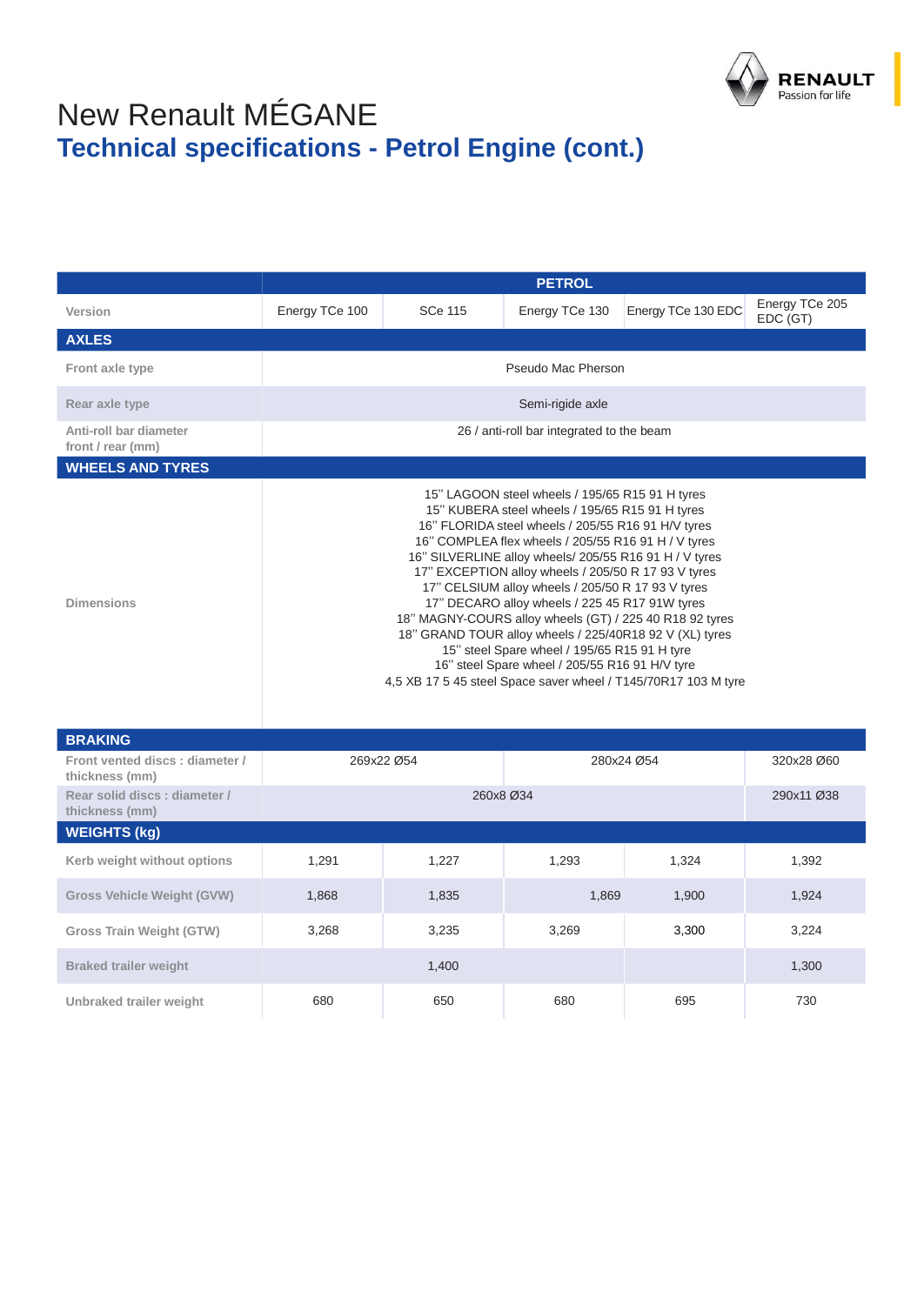

## New Renault MÉGANE **Technical specifications - Diesel Engine**

|                                                  | <b>DIESEL</b>                                                                           |                                  |                                                         |                            |                                                         |  |
|--------------------------------------------------|-----------------------------------------------------------------------------------------|----------------------------------|---------------------------------------------------------|----------------------------|---------------------------------------------------------|--|
| Version                                          | Energy dCi 90                                                                           | Energy<br>dCi 110 / dCi 110 ECO2 | Energy dCi 110 EDC                                      | Energy dCi 130             | Energy dCi 165<br>EDC (GT)                              |  |
| <b>Gearbox type</b>                              |                                                                                         | Manual gearbox<br>6 speeds       | <b>EDC</b> automatic<br>gearbox dual-clutch<br>6 speeds | Manual gearbox<br>6 speeds | <b>EDC</b> automatic<br>gearbox dual-clutch<br>6 speeds |  |
| <b>Pollution standard</b>                        |                                                                                         | Euro 6b                          |                                                         |                            |                                                         |  |
| <b>Number of seats</b>                           |                                                                                         |                                  | 5                                                       |                            |                                                         |  |
| <b>ENGINE</b>                                    |                                                                                         |                                  |                                                         |                            |                                                         |  |
| <b>Engine type</b>                               |                                                                                         |                                  | 4 on-line cylinders                                     |                            |                                                         |  |
| Cubic capacity (cm <sup>3</sup> )                |                                                                                         | 1,461                            |                                                         |                            | 1,598                                                   |  |
| Bore x stroke (mm)                               |                                                                                         | 76 x 80.5                        |                                                         | 80 x 79.5                  | 80 x 79.5                                               |  |
| Number of cylinders / valves                     |                                                                                         | 4/8                              |                                                         |                            | 4/16                                                    |  |
| Fuel                                             |                                                                                         |                                  | <b>Diesel</b>                                           |                            |                                                         |  |
| Maximum power kW EEC (ch.)                       | 66 (90)                                                                                 |                                  | 81 (110)                                                | 96 (130)                   | 120 (165)                                               |  |
| At (rpm)                                         | 4,000                                                                                   |                                  | 4,000                                                   | 4,000                      | 4,000                                                   |  |
| <b>Maximum Torque Nm EEC</b>                     | 220                                                                                     | 260                              | 250                                                     | 320                        | 380                                                     |  |
| At (rpm)                                         |                                                                                         |                                  | 1,750                                                   |                            | 1,750                                                   |  |
| Injection type                                   |                                                                                         |                                  | Common-rail + multi-injection                           |                            |                                                         |  |
| Stop & start /<br><b>Engine Smart Management</b> | Yes / Yes                                                                               |                                  |                                                         |                            |                                                         |  |
| Servicing / Oil change                           | 30,000 km / 2 years                                                                     |                                  |                                                         |                            |                                                         |  |
| Post-processing                                  |                                                                                         |                                  | <b>FAP</b>                                              |                            |                                                         |  |
| <b>GEARBOX</b>                                   |                                                                                         |                                  |                                                         |                            |                                                         |  |
| <b>Type</b>                                      | <b>EDC</b> Automatic<br>Manual<br>dual clutch                                           |                                  |                                                         | Manual                     | <b>EDC</b> Automatic<br>dual clutch                     |  |
| Number of gears                                  |                                                                                         | 6                                |                                                         |                            |                                                         |  |
| <b>PERFORMANCE</b>                               |                                                                                         |                                  |                                                         |                            |                                                         |  |
| <b>Aerodynamics CdA</b>                          | 0.69                                                                                    | 0.69/0.67                        | 0.69                                                    | $0.69 / 0.71*$             | 0.69                                                    |  |
| Top speed (kph)                                  | 174                                                                                     | 187/188                          | 187                                                     | 198                        | 214                                                     |  |
| $0 - 100$ kph (s)                                | 14.1                                                                                    | 11.6                             | 12.7                                                    | 10.6                       | 8.9                                                     |  |
| 1,000 m standing start (s)                       | 36.1                                                                                    | 33.1                             | 34                                                      | 32                         | 29.9                                                    |  |
|                                                  | FUEL CONSUMPTIONS AND EMISSIONS - homologated in compliance with applicable legislation |                                  |                                                         |                            |                                                         |  |
| CO, (g/km)                                       | 95                                                                                      | 95/90                            | 95                                                      | 103                        | 124                                                     |  |
| Combined cycle (I/100km)                         | 3.7                                                                                     | 3.7/3.5                          | 3.7                                                     | $\overline{4}$             | 4.7                                                     |  |
| Extra-urban cycle (I/100km)                      | 3.4                                                                                     | 3.4/3.2                          | 3.5                                                     | 3.6                        | 4.4                                                     |  |
| Urban cycle (I/100km)                            | 4.2                                                                                     | 4.2/3.7                          | 4                                                       | 4.7                        | 5.3                                                     |  |
| <b>Fuel tank capacity (litres)</b>               |                                                                                         |                                  | 47                                                      |                            |                                                         |  |
| <b>STEERING</b>                                  |                                                                                         |                                  |                                                         |                            |                                                         |  |
| <b>Direction</b>                                 | <b>Electrical Power Steering</b>                                                        |                                  |                                                         |                            | Mechanical steering and<br>assisted rack and pinion     |  |
| Turning cycle, wall to wall (m)                  | 12                                                                                      |                                  |                                                         |                            | 11.2                                                    |  |
| Turning cycle, kerb to kerb (m)                  | 11.4                                                                                    |                                  |                                                         | 10.6                       |                                                         |  |
| Steering wheel turns (lock to lock)              | 2.9                                                                                     |                                  |                                                         |                            | 2.3                                                     |  |

*\* depending wheels : from 15 to 17-inch : 0.69 ; 18-inch : 0.71*